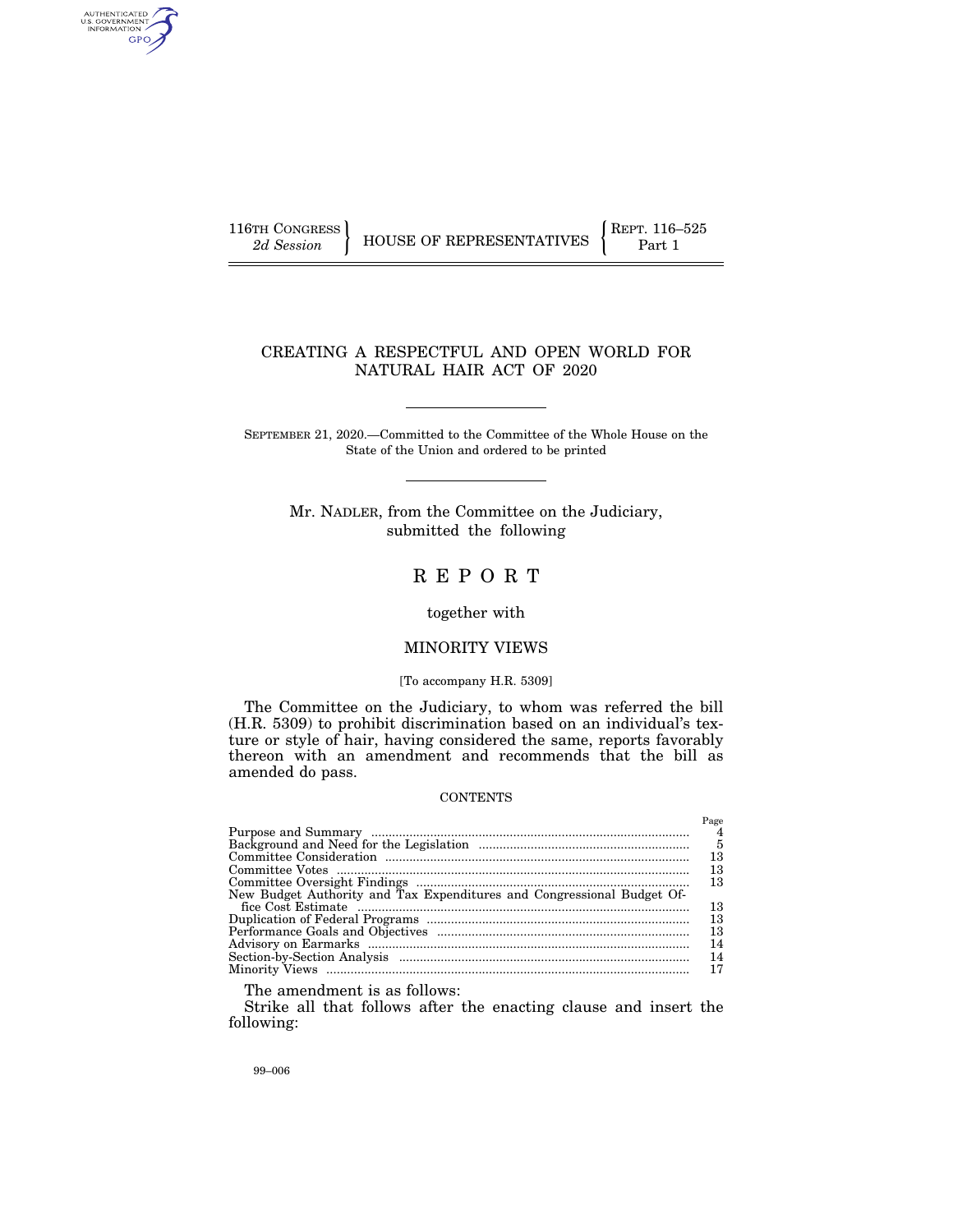**SECTION 1. SHORT TITLE.** 

This Act may be cited as the "Creating a Respectful and Open World for Natural Hair Act of 2020" or the "CROWN Act of 2020".

#### **SEC. 2. FINDINGS; SENSE OF CONGRESS; PURPOSE.**

(a) FINDINGS.—Congress finds the following:

(1) Throughout United States history, society has used (in conjunction with

skin color) hair texture and hairstyle to classify individuals on the basis of race. (2) Like one's skin color, one's hair has served as a basis of race and national origin discrimination.

(3) Racial and national origin discrimination can and do occur because of longstanding racial and national origin biases and stereotypes associated with hair texture and style.

(4) For example, routinely, people of African descent are deprived of educational and employment opportunities because they are adorned with natural or protective hairstyles in which hair is tightly coiled or tightly curled, or worn in locs, cornrows, twists, braids, Bantu knots, or Afros.

(5) Racial and national origin discrimination is reflected in school and workplace policies and practices that bar natural or protective hairstyles commonly worn by people of African descent.

(6) For example, as recently as 2018, the United States Armed Forces had grooming policies that barred natural or protective hairstyles that servicewomen of African descent commonly wear and that described these hairstyles as ''unkempt''.

(7) In 2018, the United States Armed Forces rescinded these policies and recognized that this description perpetuated derogatory racial stereotypes.

(8) The United States Armed Forces also recognized that prohibitions against natural or protective hairstyles that African-American servicewomen are commonly adorned with are racially discriminatory and bear no relationship to African-American servicewomen's occupational qualifications and their ability to serve and protect the Nation.

(9) As a type of racial or national origin discrimination, discrimination on the basis of natural or protective hairstyles that people of African descent are commonly adorned with violates existing Federal law, including provisions of the Civil Rights Act of 1964 (42 U.S.C. 2000e et seq.), section 1977 of the Revised Statutes (42 U.S.C. 1981), and the Fair Housing Act (42 U.S.C. 3601 et seq.). However, some Federal courts have misinterpreted Federal civil rights law by narrowly interpreting the meaning of race or national origin, and thereby permitting, for example, employers to discriminate against people of African descent who wear natural or protective hairstyles even though the employment policies involved are not related to workers' ability to perform their jobs.

(10) Applying this narrow interpretation of race or national origin has resulted in a lack of Federal civil rights protection for individuals who are discriminated against on the basis of characteristics that are commonly associated with race and national origin.

(11) In 2019 and 2020, State legislatures and municipal bodies throughout the United States have introduced and passed legislation that rejects certain Federal courts' restrictive interpretation of race and national origin, and expressly classifies race and national origin discrimination as inclusive of discrimination on the basis of natural or protective hairstyles commonly associated with race and national origin.

(b) SENSE OF CONGRESS.—It is the sense of Congress that—

(1) the Federal Government should acknowledge that individuals who have hair texture or wear a hairstyle that is historically and contemporarily associated with African Americans or persons of African descent systematically suffer harmful discrimination in schools, workplaces, and other contexts based upon longstanding race and national origin stereotypes and biases;

(2) a clear and comprehensive law should address the systematic deprivation of educational, employment, and other opportunities on the basis of hair texture and hairstyle that are commonly associated with race or national origin;

(3) clear, consistent, and enforceable legal standards must be provided to redress the widespread incidences of race and national origin discrimination based upon hair texture and hairstyle in schools, workplaces, housing, federally funded institutions, and other contexts;

(4) it is necessary to prevent educational, employment, and other decisions, practices, and policies generated by or reflecting negative biases and stereotypes related to race or national origin;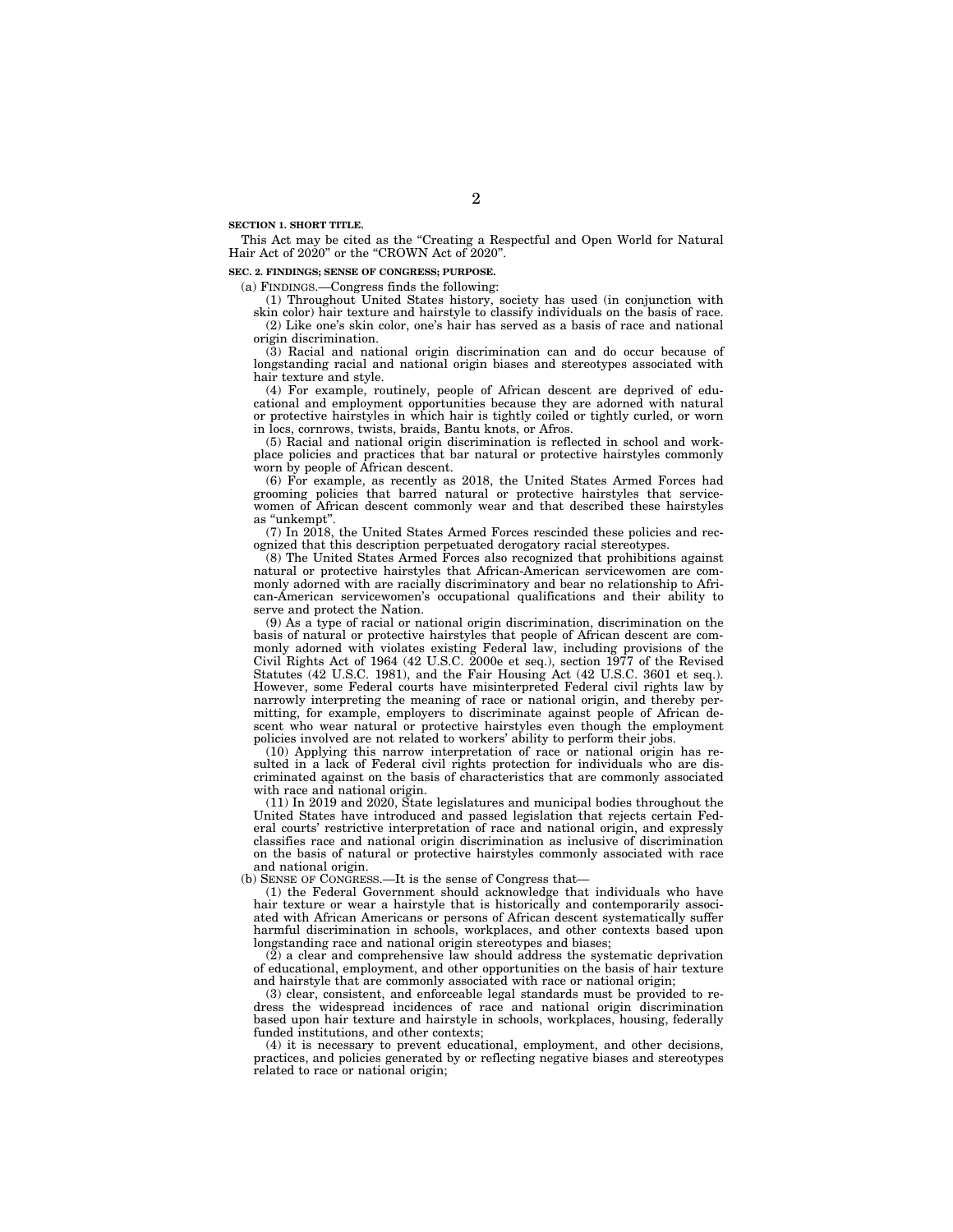(5) the Federal Government must play a key role in enforcing Federal civil rights laws in a way that secures equal educational, employment, and other opportunities for all individuals regardless of their race or national origin;

(6) the Federal Government must play a central role in enforcing the stand-ards established under this Act on behalf of individuals who suffer race or national origin discrimination based upon hair texture and hairstyle;

(7) it is necessary to prohibit and provide remedies for the harms suffered as a result of race or national origin discrimination on the basis of hair texture and hairstyle; and

(8) it is necessary to mandate that school, workplace, and other applicable standards be applied in a nondiscriminatory manner and to explicitly prohibit the adoption or implementation of grooming requirements that disproportionately impact people of African descent.

(c) PURPOSE.—The purpose of this Act is to institute definitions of race and national origin for Federal civil rights laws that effectuate the comprehensive scope of protection Congress intended to be afforded by such laws and Congress' objective to eliminate race and national origin discrimination in the United States.

#### **SEC. 3. FEDERALLY ASSISTED PROGRAMS.**

(a) IN GENERAL.—No individual in the United States shall be excluded from participation in, be denied the benefits of, or be subjected to discrimination under, any program or activity receiving Federal financial assistance, based on the individual's hair texture or hairstyle, if that hair texture or that hairstyle is commonly associated with a particular race or national origin (including a hairstyle in which hair is tightly coiled or tightly curled, locs, cornrows, twists, braids, Bantu knots, and Afros).

(b) ENFORCEMENT.—Subsection (a) shall be enforced in the same manner and by the same means, including with the same jurisdiction, as if such subsection was incorporated in title VI of the Civil Rights Act of 1964 (42 U.S.C. 2000d et seq.), and as if a violation of subsection (a) was treated as if it was a violation of section 601 of such Act (42 U.S.C. 2000d).

(c) DEFINITIONS.—In this section—

(1) the term ''program or activity'' has the meaning given the term in section 606 of the Civil Rights Act of 1964 (42 U.S.C. 2000d–4a); and

(2) the terms ''race'' and ''national origin'' mean, respectively, ''race'' within the meaning of the term in section 601 of that Act (42 U.S.C. 2000d) and ''national origin'' within the meaning of the term in that section 601.

#### **SEC. 4. HOUSING PROGRAMS.**

(a) IN GENERAL.—No person in the United States shall be subjected to a discriminatory housing practice based on the person's hair texture or hairstyle, if that hair texture or that hairstyle is commonly associated with a particular race or national origin (including a hairstyle in which hair is tightly coiled or tightly curled, locs, cornrows, twists, braids, Bantu knots, and Afros).

(b) ENFORCEMENT.—Subsection (a) shall be enforced in the same manner and by the same means, including with the same jurisdiction, as if such subsection was incorporated in the Fair Housing Act (42 U.S.C. 3601 et seq.), and as if a violation of subsection (a) was treated as if it was a discriminatory housing practice.

(c) DEFINITION.—In this section—

(1) the terms ''discriminatory housing practice'' and ''person'' have the meanings given the terms in section 802 of the Fair Housing Act (42 U.S.C. 3602); and

(2) the terms ''race'' and ''national origin'' mean, respectively, ''race'' within the meaning of the term in section 804 of that Act (42 U.S.C. 3604) and ''national origin'' within the meaning of the term in that section 804.

#### **SEC. 5. PUBLIC ACCOMMODATIONS.**

(a) IN GENERAL.—No person in the United States shall be subjected to a practice prohibited under section 201, 202, or 203 of the Civil Rights Act of 1964 (42 U.S.C. 2000a et seq.), based on the person's hair texture or hairstyle, if that hair texture or that hairstyle is commonly associated with a particular race or national origin (including a hairstyle in which hair is tightly coiled or tightly curled, locs, cornrows, twists, braids, Bantu knots, and Afros).

(b) ENFORCEMENT.—Subsection (a) shall be enforced in the same manner and by the same means, including with the same jurisdiction, as if such subsection was incorporated in title II of the Civil Rights Act of 1964, and as if a violation of subsection (a) was treated as if it was a violation of section 201, 202, or 203, as appropriate, of such Act.

(c) DEFINITION.—In this section, the terms ''race'' and ''national origin'' mean, respectively, "race" within the meaning of the term in section 201 of that Act  $(42)$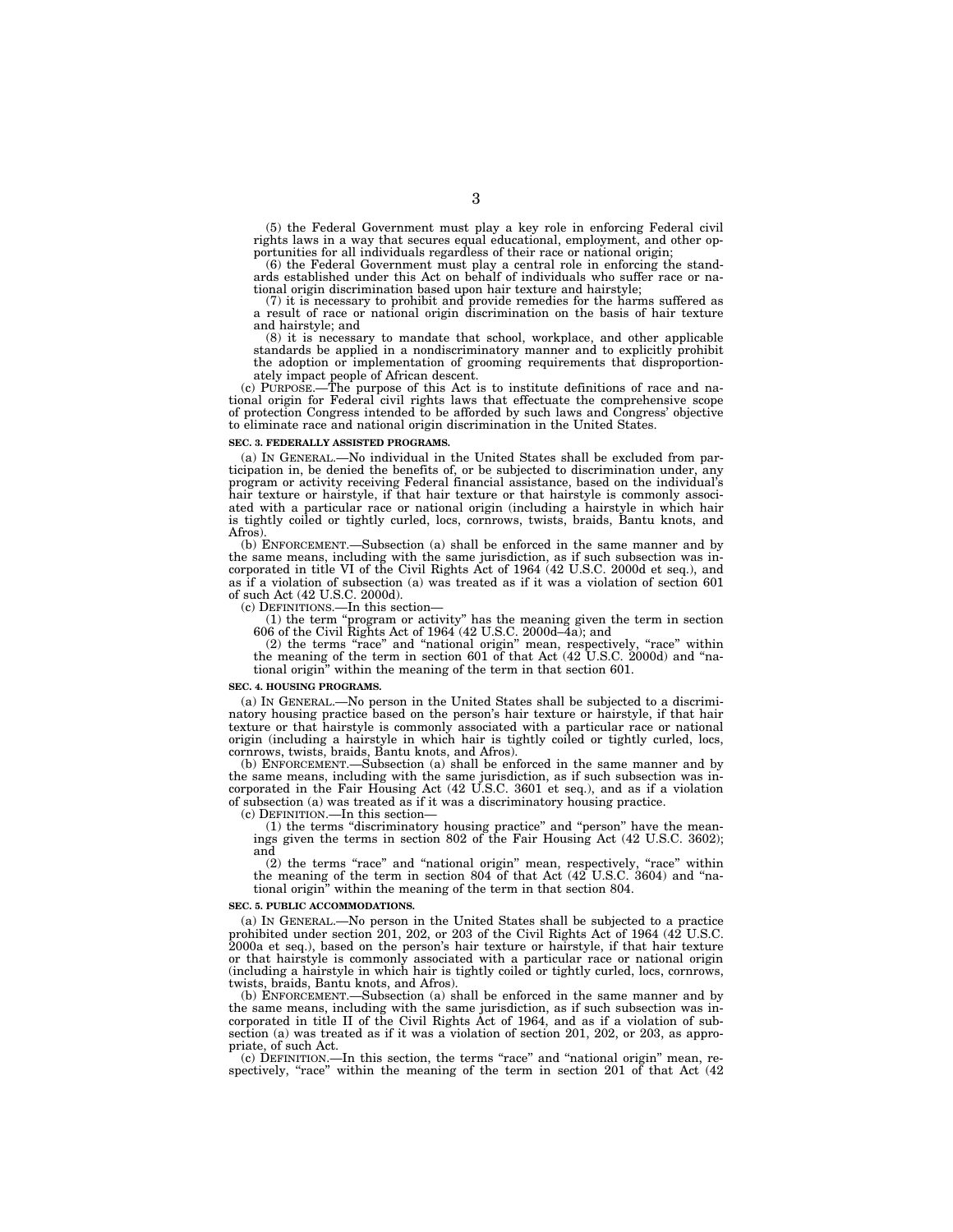U.S.C. 2000e) and ''national origin'' within the meaning of the term in that section 201.

#### **SEC. 6. EMPLOYMENT.**

(a) PROHIBITION.—It shall be an unlawful employment practice for an employer, employment agency, labor organization, or joint labor-management committee controlling apprenticeship or other training or retraining (including on-the-job training programs) to fail or refuse to hire or to discharge any individual, or otherwise to discriminate against an individual, based on the individual's hair texture or hairstyle, if that hair texture or that hairstyle is commonly associated with a particular race or national origin (including a hairstyle in which hair is tightly coiled or tightly curled, locs, cornrows, twists, braids, Bantu knots, and Afros).

(b) ENFORCEMENT.—Subsection (a) shall be enforced in the same manner and by the same means, including with the same jurisdiction, as if such subsection was incorporated in title VII of the Civil Rights Act of 1964 (42 U.S.C. 2000e et seq.), and as if a violation of subsection (a) was treated as if it was a violation of section 703 or 704, as appropriate, of such Act (42 U.S.C. 2000e–2, 2000e–3).

(c) DEFINITIONS.—In this section the terms ''person'', ''race'', and ''national origin'' have the meanings given the terms in section 701 of the Civil Rights Act of 1964 (42 U.S.C. 2000e).

#### **SEC. 7. EQUAL RIGHTS UNDER THE LAW.**

(a) IN GENERAL.—No person in the United States shall be subjected to a practice prohibited under section 1977 of the Revised Statutes (42 U.S.C. 1981), based on the person's hair texture or hairstyle, if that hair texture or that hairstyle is commonly associated with a particular race or national origin (including a hairstyle in which hair is tightly coiled or tightly curled, locs, cornrows, twists, braids, Bantu knots, and Afros).

(b) ENFORCEMENT.—Subsection (a) shall be enforced in the same manner and by the same means, including with the same jurisdiction, as if such subsection was incorporated in section 1977 of the Revised Statutes, and as if a violation of subsection (a) was treated as if it was a violation of that section 1977.

#### **SEC. 8. RULE OF CONSTRUCTION.**

Nothing in this Act shall be construed to limit definitions of race or national origin under the Civil Rights Act of 1964 (42 U.S.C. 2000a et seq.), the Fair Housing Act (42 U.S.C. 3601 et seq.), or section 1977 of the Revised Statutes (42 U.S.C. 1981).

### **Purpose and Summary**

H.R. 5309, the "Creating a Respectful and Open World for Natural Hair Act of 2020" or the "CROWN Act of 2020," explicitly prohibits discrimination on the basis of hair texture or hairstyles commonly associated with a particular race or national origin in areas of the law where discrimination on the basis of race or national origin is already prohibited. It specifically prohibits this form of discrimination in employment, housing, federally-funded programs, public accommodations, and the making and enforcement of contracts. It provides that these prohibitions be enforced as if they were incorporated into Title VII of the Civil Rights Act of 1964 (42 U.S.C. 2000e et seq.), the Fair Housing Act (42 U.S.C. 3601 et seq.), Title VI of the Civil Rights Act of 1964 (42 U.S.C. 2000d et seq.), Title II of the Civil Rights Act of 1964 (42 U.S.C. 2000a et seq.), and Section 1977 of the Revised Statutes (42 U.S.C. 1981), respectively.

H.R. 5309 is supported by the NAACP Legal Defense and Educational Fund,  $Inc.^1$  the National Urban League, the National Organization of Black Elected Legislative Women, the National Black Caucus of State Legislators, and 254 legal academics from across

<sup>1</sup> *Rep. Richmond And Colleagues Introduce Legislation Banning Afro-Textured Hair Discrimination,* Congressman Cedric Richmond (Dec. 5, 2019), available at https://richmond.house.gov/ media-center/press-releases/rep-richmond-and-colleagues-introduce-legislation-banning-afro-textured.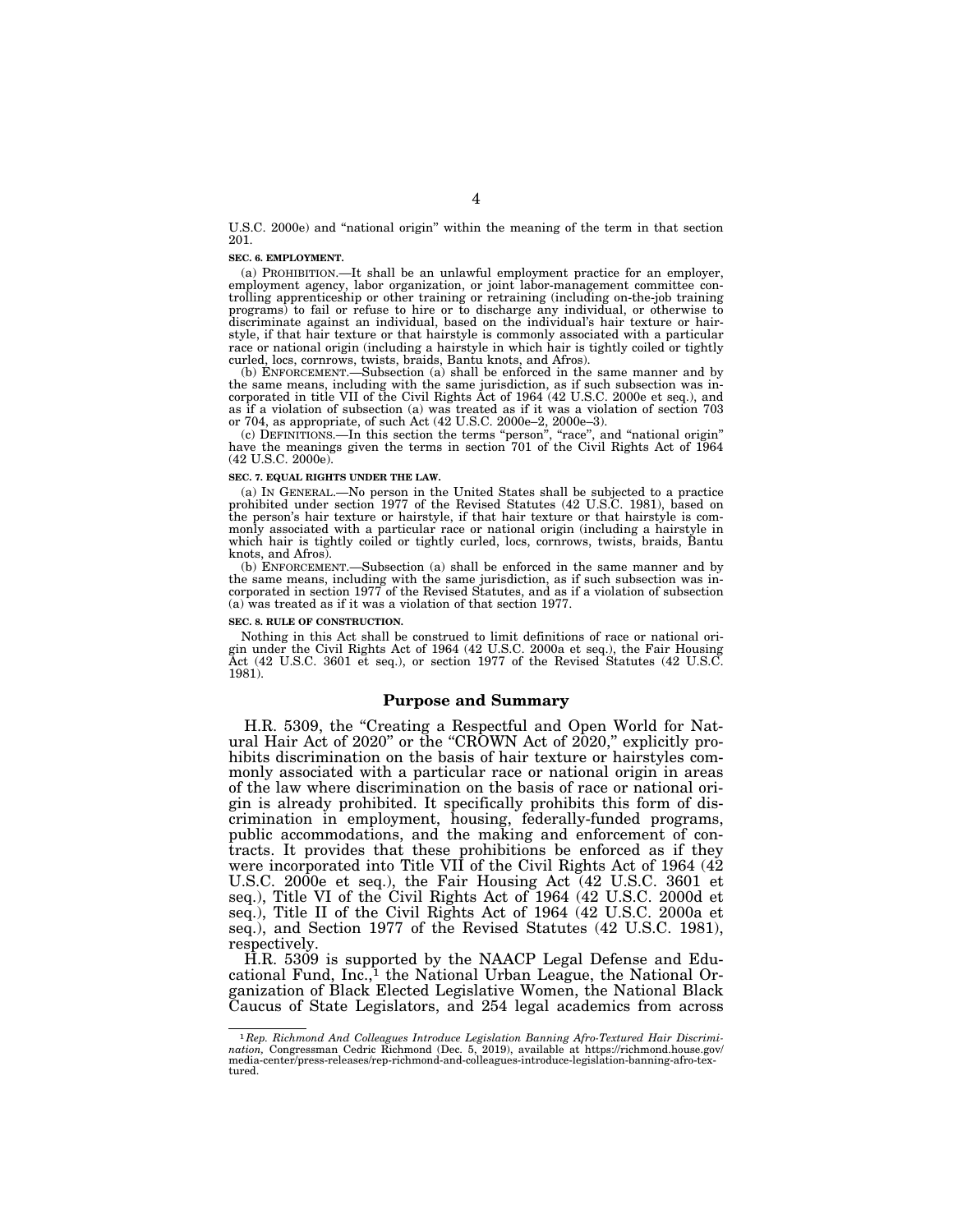the United States.2 It is also supported by the CROWN Act coalition, including Dove, Color of Change and Western Center on Law and Poverty, that has been working to pass state-level versions of the CROWN Act in all 50 states.3

# **Background and Need for the Legislation**

#### I. BACKGROUND

#### *A. Federal Law Regarding Hair Discrimination as Form of Race Discrimination*

There are no explicit protections in federal law against discrimination on the basis of natural hair as a form of race discrimination. With respect to employment discrimination, the Equal Employment Opportunity Commission (EEOC) has issued guidance interpreting Title VII of the Civil Rights Act of 1964—which prohibits race discrimination in employment—to prohibit discrimination based on hairstyle or hair texture in certain circumstances.

Section 15 of the EEOC's Compliance Manual provides "that Title VII's prohibition of race discrimination generally encompasses . . . a person's physical characteristics associated with race, such as a person's  $\ldots$ . hair[.]"<sup>4</sup> The manual further explains that while employers can impose neutral hairstyle rules, these rules need to be respectful of racial differences in hair textures and applied evenhandedly. The manual explicitly states that employers cannot prevent African-American women from wearing their hair in an afro" style that complies with a neutral hairstyle rule and that neutral rules cannot be applied more strictly to hairstyles worn by African Americans.5

#### *B. Recent Federal Judicial Decisions*

In a 2016 decision, the United States Court of Appeals for the Eleventh Circuit rejected the EEOC's interpretative guidance that had concluded that Title VII's prohibition on racial discrimination included prohibiting discrimination against someone for having dreadlocks.<sup>6</sup> The Court held that Title VII protects "persons in covered categories with respect to their immutable characteristics, but not their cultural practices."<sup>7</sup> The Court held that Black hairstyle is a mutable characteristic—unlike Black hair texture which is an immutable characteristic—and thus is unprotected by Title VII.8

In that same case, the Eleventh Circuit surveyed existing case law and found that every court to have considered this issue has similarly rejected the argument that "Title VII protects hairstyles

<sup>&</sup>lt;sup>2</sup>Markup of H.R. 5309, the Creating a Respectful and Open World for Natural Hair Act of 2019 or the CROWN Act of 2019, U.S. House of Representatives Comm. On the Judiciary, 116th Cong. (Letter of Support for H.R. 5309 fr orable Jerrold Nadler; Letter of Support for H.R. 5309 from NOBEL Submitted by the Honorable Cedric Richmond; Letter of Support for H.R. 5309 from the NBCSL Submitted by the Honorable Cedric Richmond; Letter of Support for

able Cedric Richmond); *The CROWN Coalition Is Ending Discrimination Against Black Hair,*<br>The Crown Act, available at https://www.thecrownact.com/about.<br><sup>- 4</sup> EEOC Compliance Manual, Equal Employment Opportunity Commission

<sup>15–24,</sup> available at https://www.eeoc.gov/policy/docs/race-color.pdf. 5 *Id.,* 15–48. 6*See Equal Employment Opportunity Comm'n v. Catastrophe Mgmt. Sols.,* 852 F.3d 1018,

<sup>1023 (11</sup>th Cir. 2016). 7 *Id.* at 1030. 8 *Id.*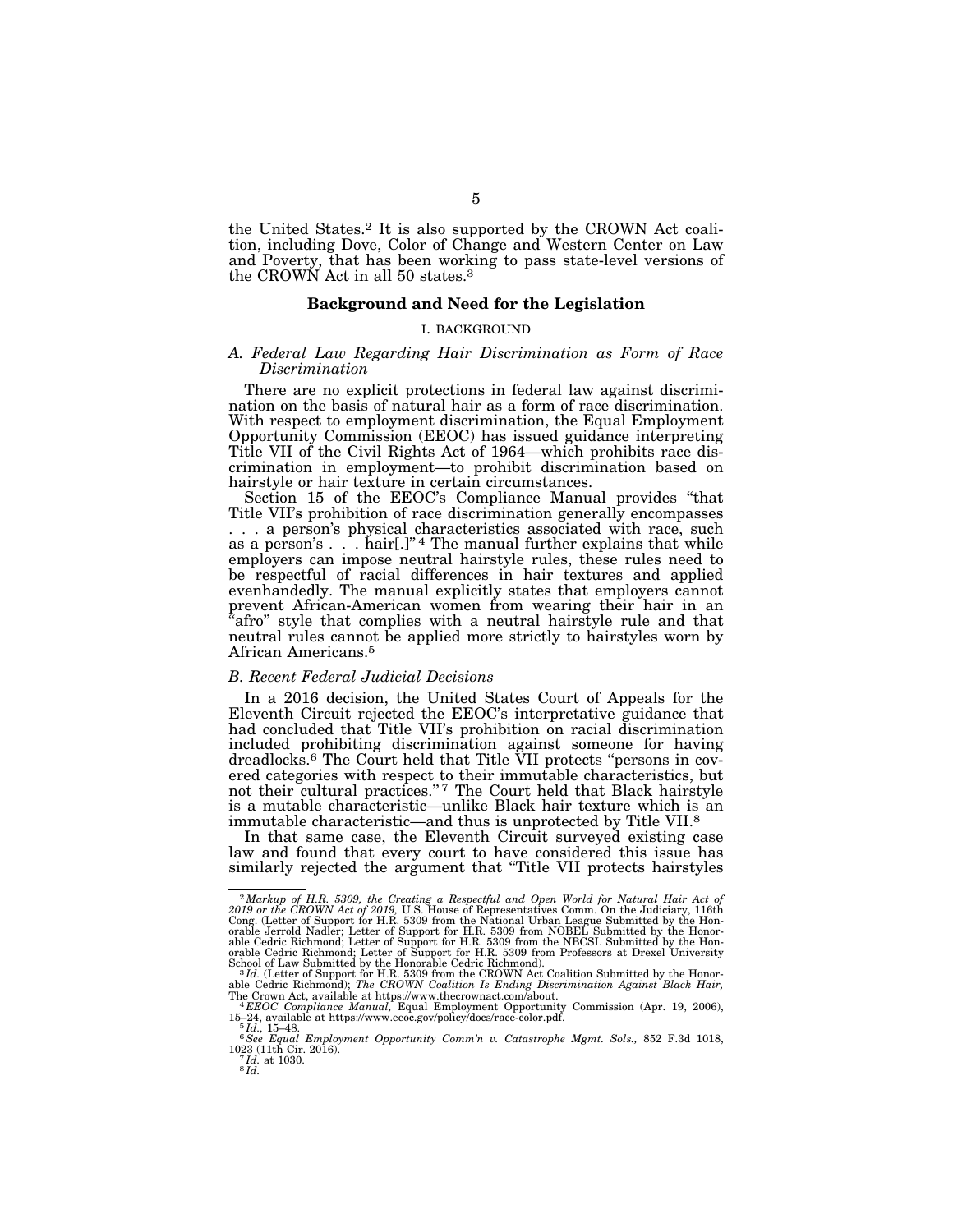culturally associated with race."<sup>9</sup> Other courts have found that dreadlocks and cornrows are not an immutable characteristic, and thus fall outside the scope of Title VII protection.10 In addition, other courts have held that policies that prohibit ''unconventional'' hairstyles such as dreadlocks, braids, and cornrows are not racially discriminatory within the meaning of Title VII.<sup>11</sup> Courts have similarly rejected challenges to grooming policies brought pursuant to 42 U.S.C. § 1981, which prohibits race discrimination in the making of contracts. These courts have found that the plaintiffs failed to demonstrate that only African-Americans are impacted by these grooming policies.12

Nevertheless, as far back as the 1970's, both the EEOC and at least one federal appeals court sitting *en banc* concluded that discrimination based on a natural hairstyle of persons of African descent may be a basis for alleging race discrimination under Title VII.13 Moreover, in a recent ruling granting a preliminary injunction by the United States District Court for the Southern District of Texas, at least one federal court found that a facially race-neutral hair-length policy that prohibited hair styles of a certain length likely discriminates on the basis of race if racial discrimination was a substantial or motivating factor.14 In that case, one of the plaintiffs was an African American male student who wore his hair in locs and whose hair was routinely inspected by his school for potentially violating a hair length school policy that only applied to male students.15 Ultimately, the student was punished with in-school suspensions because of his hair. The student and his co-plaintiffs filed a lawsuit against the school, alleging sex discrimination and race discrimination under the Fourteenth Amendment's Equal Protection Clause pursuant to 42 U.S.C. § 1981, among other allegations.16 The judge granted the motion for a preliminary injunction to allow the student to attend classes without fear of punishment or retaliation, finding a substantial likelihood of success on the student's claims of sex and race discrimination under the Equal Protection Clause.17

<sup>&</sup>lt;sup>9</sup>Catastrophe Mgmt. Sols., 852 F.3d at 1032.<br><sup>10</sup>See Campbell v. Alabama Dep't of Corr., No. 2:13–CV–00106–RDP, 2013 WL 2248086, at  $*2$  (N.D. Ala. May 20, 2013); Pitts v. Wild Adventures, Inc., No. CIV.A.7:06–CV–62–HL,

<sup>1998),</sup> *Eatman v. United Parcel Serv.*, 194 F.Supp.2d 256, 259–67 (S.D.N.Y. 2002); *McBride v.*<br>*Lawstaf, Inc.*, No. CIV. A.1:96–CV–0196C, 1996 WL 755779, at \*2 (N.D. Ga. Sept. 19, 1996);<br>*Rogers v. Am. Airlines, Inc.*, 52

sufficiently demonstrate in his § 1981 suit that his company's grooming policies—prohibiting him from wearing a hairstyle in accordance with his Rastafarian religion—discriminated against him based on race because both white and African-American employees were treated differently from him regarding their hairstyles). 13*See Jenkins* v. *Blue Cross Mutual Hospital Ins. Co*., 538 F.2d 164 (7th Cir. 1976) (en banc)

<sup>(</sup>holding that an employee's allegation on an EEOC charge that she was subject to race discrimi-<br>nation because of her Afro was sufficient to support a lawsuit alleging race discrimination in<br>violation of Title VII); EEOC D 18 (1971) (''the wearing of an Afro-American hair style by a Negro has been so appropriated as a cultural symbol by members of the Negro race as to make its suppression either an auto-<br>matic badge of racial prejudice or a necessary abridgement of first amendment rights.").

matic badge of racial prejudice or a necessary abridgement of first amendment rights.").<br>  ${}^{14}Armodd$ , et al., w. Barbers Hill Independent School District, et al., Memorandum Opinion and<br>
Order, Civil Action No. 4:20-CV-18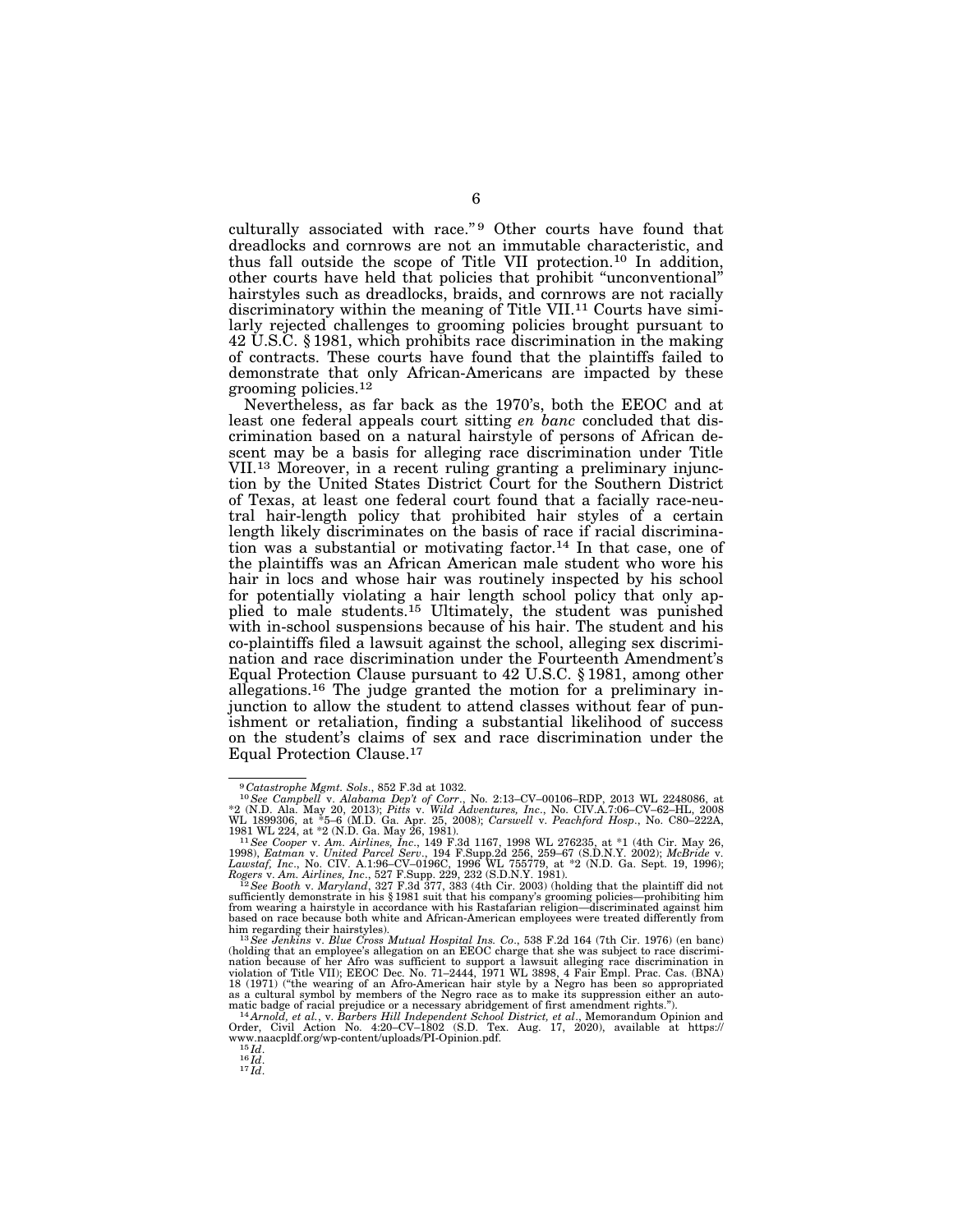# *C. Developments in the Military*

Three years ago, the United States Army removed a grooming regulation prohibiting women servicemembers from wearing their hair in dreadlocks, a regulation that had a disproportionately adverse impact on Black women.18 This decision was the result of a 2014 order by then-Secretary of Defense Chuck Hagel to review the military's policies regarding hairstyles popular with African-American women after complaints that the policies unfairly targeted black women.<sup>19</sup> In 2015, the Marine Corps had issued regulations to permit lock and twist hairstyles.20

#### *D. State and Local Laws Prohibiting Discrimination Based on Natural Hairstyle or Hair Texture*

California,21 New York,22 New Jersey,23 Virginia,24 Colorado,25 Washington,<sup>26</sup> and Maryland,<sup>27</sup> as well as two local jurisdictions— Montgomery County, MD,<sup>28</sup> and Cincinnati, OH<sup>29</sup>—have enacted laws banning discrimination on the basis of an individual's natural hairstyle. California became the first state to pass a bill, with the purpose of ''ensur[ing] protection against discrimination in the workplace and schools based on hairstyles by prohibiting employers and schools from enforcing purportedly 'race neutral' grooming policies that disproportionately impact persons of color."<sup>30</sup>

### *1. California*

California enacted a version of The CROWN Act in June 2019 with unanimous bipartisan support.<sup>31</sup> The Act extended state antidiscrimination statutory protections in the California Fair Employment and Housing Act and the California Education Code to pro-

crown-act-banning-hair-discrimination-in-colorado/<br>
<sup>26</sup> Associated Press, *Ban on Race-Based Hairstyle Discrimination Signed Into Law*, U.S. News<br>
<sup>26</sup> Associated Press, *Ban on Race-Based Hairstyle-discrimination-signed* 

11ea-b014-4fafa866bb81\_story.html.<br><sup>28</sup> Iris Vukmanovic, *New Law in Montgomery County Protects Residents from Hair Discrimina-<br>tion, NBC Washington (Feb. 6, 2020), available at https://www.nbcwashington.com/news/local/<br>n* 

*with race*, USA Today (Oct. 9, 2019), available at https://www.usatoday.com/story/news/nation/

2019/10/09/cincinnati-council-votes-ban-discrimination-based-natural-hair/3926284002/. 30*Senate Bill 188 by Sen. Holly J. Mitchell Would Protect Blacks*, Holly J. Mitchell (June 4, 2019), available at https://sd30.senate.ca.gov/news/press-releases/2019-06-04-june-4-2019-video-

assembly-panel-endorses-sen-mitchell-bill-ban-hair.<br><sup>31</sup>*California Senate Bill No. 188*, California Legislative Information, available at http:/<br>leginfo.legislature.ca.gov/faces/billNavClient.xhtml?bill\_id=201920200SB188.

<sup>18</sup> Christopher Mele, *Army Lifts Ban on Dreadlocks, and Black Women Servicemembers Re-joice*, N.Y. Times (Feb. 10, 2017), available at https://www.nytimes.com/2017/02/10/us/army-ban-

on-dreadlocks-black-servicewomen.html.<br>
<sup>19</sup>Id.<br><sup>20</sup>Id. <sup>21</sup>Nillon, *California Becomes First State to Ban Discrimination Based on One's Natural*<br>
<sup>21</sup>Phil Willon, *California Becomes First State to Ban Discrimination Bas* 

ca-natural-hair-discrimination-bill-20190703-story.html.<br><sup>223</sup> Janelle Griffith, *New York is Second State to Ban Discrimination Based on Natural Hair-<br>styles, NBC News (July 15, 2019), available at https://www.nbcnews.com* second-state-ban-discrimination-based-natural-hairstyles-n1029931. 23Mariel Padilla, *New Jersey is Third State to Ban Discrimination Based on Hair*, N.Y. Times

<sup>(</sup>Dec. 20, 2019), available at https://www.nytimes.com/2019/12/20/us/nj-hair-discrimination.html.<br><sup>24</sup>Francisco Guzman and Saba Hamedy, *It's official*: Virginia is now the fourth state to ban<br>hair discrimination, CNN (Mar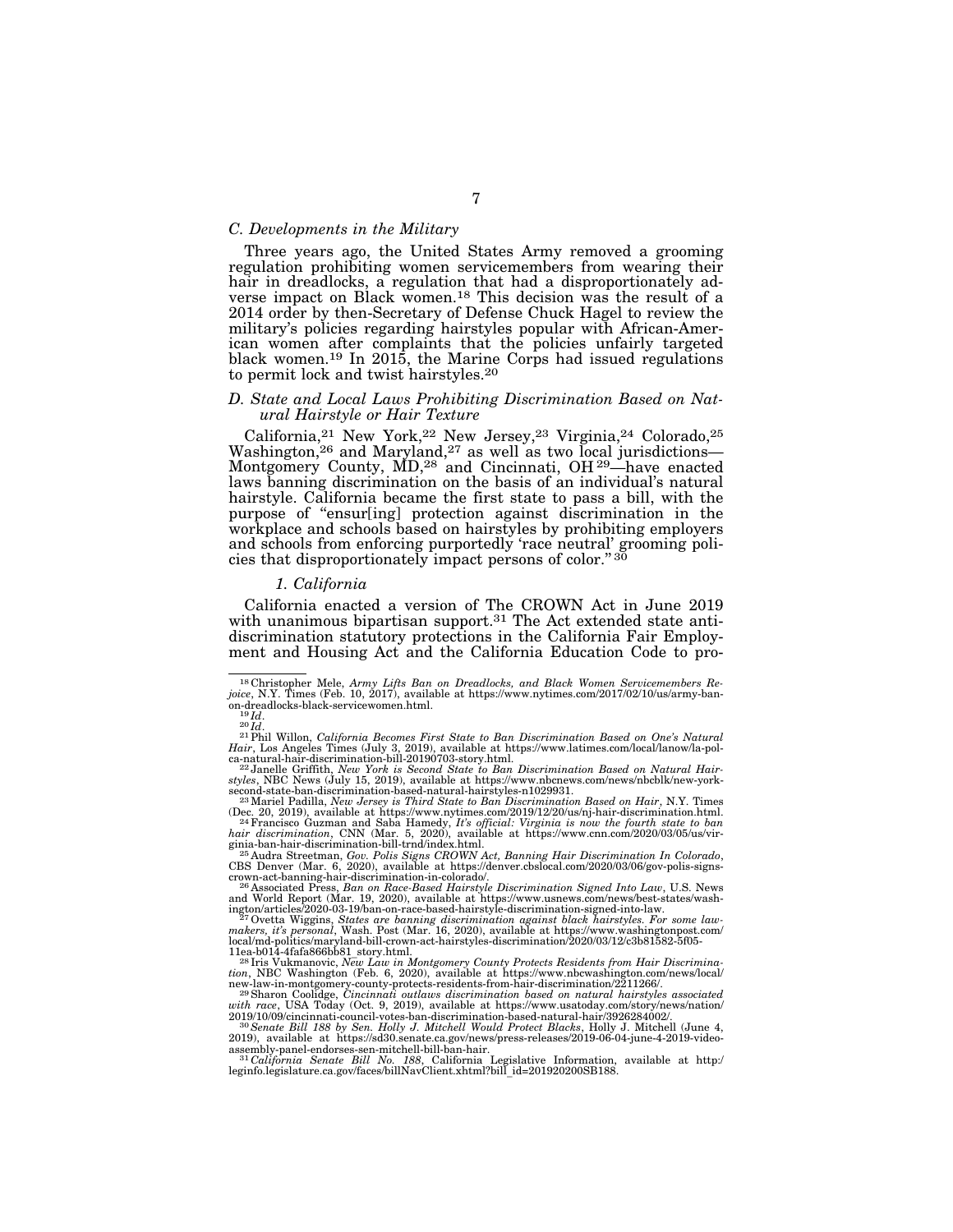hibit discrimination based on hair texture and hairstyles.<sup>32</sup> Specifically, the California statute amended the Education Code and Government Code to provide that "race" includes "traits historically associated with race, including, but not limited to, hair texture and protective hairstyles." 33 Protective hairstyles are hairstyles that tuck the ends of one's hair away and minimize manipulation and exposure to the weather, therefore helping keep hair healthy.34 The Act defines ''protective hairstyles'' as including (but not limited to) "braids, locks, and twists."<sup>35</sup>

In passing the California CROWN Act, the California Legislature made several keys findings.36 These include:

(a) America's laws and societal norms have equated ''blackness'' and associated physical traits (such as dark skin, and kinky and curly hair) to a ''badge of inferiority.''

(b) This understanding of blackness permeates ''societal understanding of professionalism,'' which has long been associated with European features and mannerisms. This has led to those who do not conform with Eurocentric norms to have to alter their appearances in order to be ''deemed professional.''

(c) Hair remains a source of racial discrimination with economic and health consequences. This disproportionally impacts Black individuals.

(d) Workplace dress codes and grooming policies that prohibit certain hairstyles, ''including afros, braids twists, and locks'' have a disparate impact on Black individuals. These policies are ''more likely to deter Black applicants and burden or punish Black employees than any other group.''

(e) Federal courts have not recognized that naturally presented Black hair, such as braids, twists, and locks, are protected under Title VII.

(f) Because hair is a proxy for race, ''hair discrimination targeting hairstyles associated with race is racial discrimination.'

(g) Enforcing ''Eurocentric image[s] of professionalism through purportedly race-neutral grooming policies that disparately impact Black individuals and exclude them from some workplaces is in direct opposition to equity and opportunity for all.''

#### *2. New York*

New York enacted a law substantially identical to California's CROWN Act in July 2019 with bipartisan support. The New York law amends the state's human rights and education laws to prohibit discrimination based on hair texture and protective hairstyles.37

The New York State Legislature made several key findings.38 These include:

<sup>&</sup>lt;sup>32</sup>*Id.*<br><sup>33</sup> *Id.*<br>25, 2018) available at https://afrocenchix.com/blogs/news/protective-styling-what-every-natural-<br>25, 2018) available at https://afrocenchix.com/blogs/news/protective-styling-what-every-natural-

needs-to-know.<br>needs-to-know.<br><sup>35</sup>*California Senate Bill No. 188*, California Legislative Information, available at http:/<br>leginfo.legislature.ca.gov/faces/billNavClient.xhtml?bill\_id=201920200SB188.

<sup>&</sup>lt;sup>36</sup>*Id.*<br><sup>37</sup>*Senate Bill S6209A*, The New York State Senate, available at: https://www.nysenate.gov/legislation/bills/2019/s6209. 38 *Id*.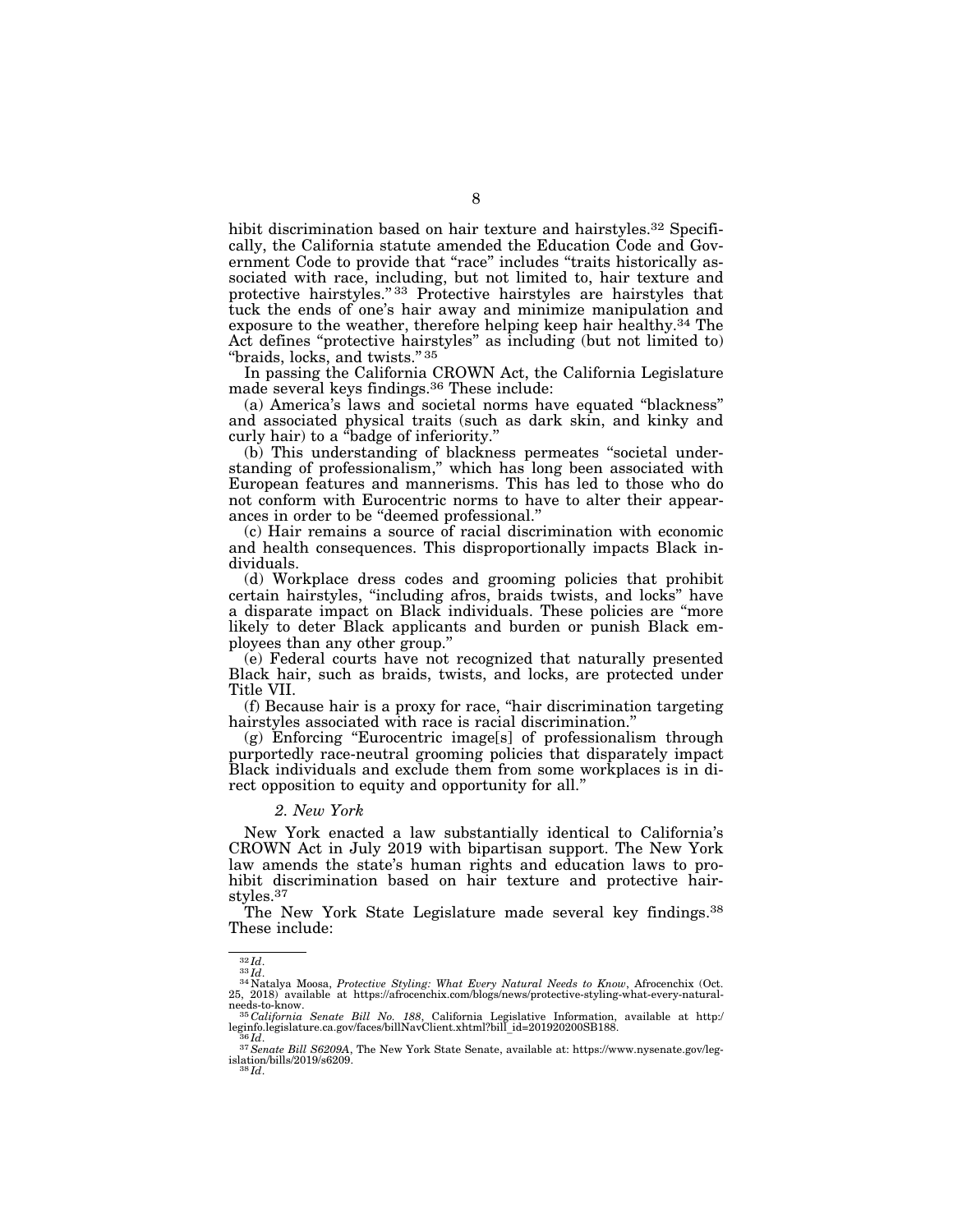(a) The New York City Commission on Human Rights found that hair restrictions in workplaces, schools, and public places are a form of racial discrimination.

(b) The Commission recommended guidelines to allow people to maintain their "natural hair, treated or untreated hairstyles such as loos, cornrows, twists, braids, Bantu knots, fades, Afros, and/or the right to keep hair in an uncut or untrimmed state.''

(c) There have been recent stories of hair discrimination in the news. These include: a New Jersey high school wrestler who was forced to cut his hair or forfeit his wrestling match, a 6-year-old Florida boy who was turned away from a private school on his first day because his hair extended below his ears, and a New Orleansarea girl who was sent home from the start of the school year at a Catholic school for wearing braids.

When signing the bill into law, Governor Andrew Cuomo remarked that "[f]or much of our nation's history, people of color particularly women—have been marginalized and discriminated against simply because of their hair style or texture. By signing this bill into law, we are taking an important step toward correcting that history and ensuring people of color are protected from all forms of discrimination.'' 39

#### *3. New Jersey*

New Jersey enacted a law similar to California's CROWN Act in December 2019 with nearly unanimous bipartisan support. The New Jersey law amends the state's Law Against Discrimination to prohibit discrimination based on hair texture, hair type, and protective hairstyles.40

When the bill was signed into law, the sponsor of the bill, Senator Cunningham, stated ''[t]his law will ensure people of color are free to wear their hair however they feel best represents them, whether that be locks, braids, twists or curls. No one should ever be told it is 'unprofessional' to embrace their culture. It is unacceptable that someone could be dismissed from school or denied employment because they wear their hair exactly how it grows, but that has been the reality for many black and brown individuals. Today, here in New Jersey, we've changed that.'' 41

#### *4. Virginia*

Virginia enacted a law similar to California's CROWN Act in March 2020 with bipartisan support, including unanimous support in the State Senate. The Virginia law amends the Virginia Human Rights Act to prohibit discrimination based on hair texture, hair type, and protective hairstyles.<sup>42</sup>

When signing the bill into law, Governor Northam remarked "It's pretty simple—if we send children home from school because their

<sup>39</sup>*Governor Cuomo Signs S6209A/A7797A To Make Clear Civil Rights Laws Ban Discrimina-tion Against Hair Styles or Textures Associated with Race.* Governor Andrew M. Cuomo (July 12, 2019), available at https://www.governor.ny.gov/news/governor-cuomo-signs-s6209aa7797a-<br>make-clear-civil-rights-laws-ban-discrimination-against-hair.<br><sup>40</sup>Se*nate Bill 3945*, New Jersey Legislature, available at https:/

Bills/AL19/272\_.PDF. 41*Governor Murphy Signs Legislation Clarifying that Discrimination Based on Hairstyles As-sociated with Race is Illegal*, Governor Phil Murphy (Dec. 12, 2019) (emphasis added), available

at https://www.nj.gov/governor/news/news/562019/approved/20191219c.shtml.<br>42.5B 50 Virginia Human Rights Act; racial discrimination, hair, Virginia's Legislative Infor-<br>mation System, available at https://lis.virginia.gov/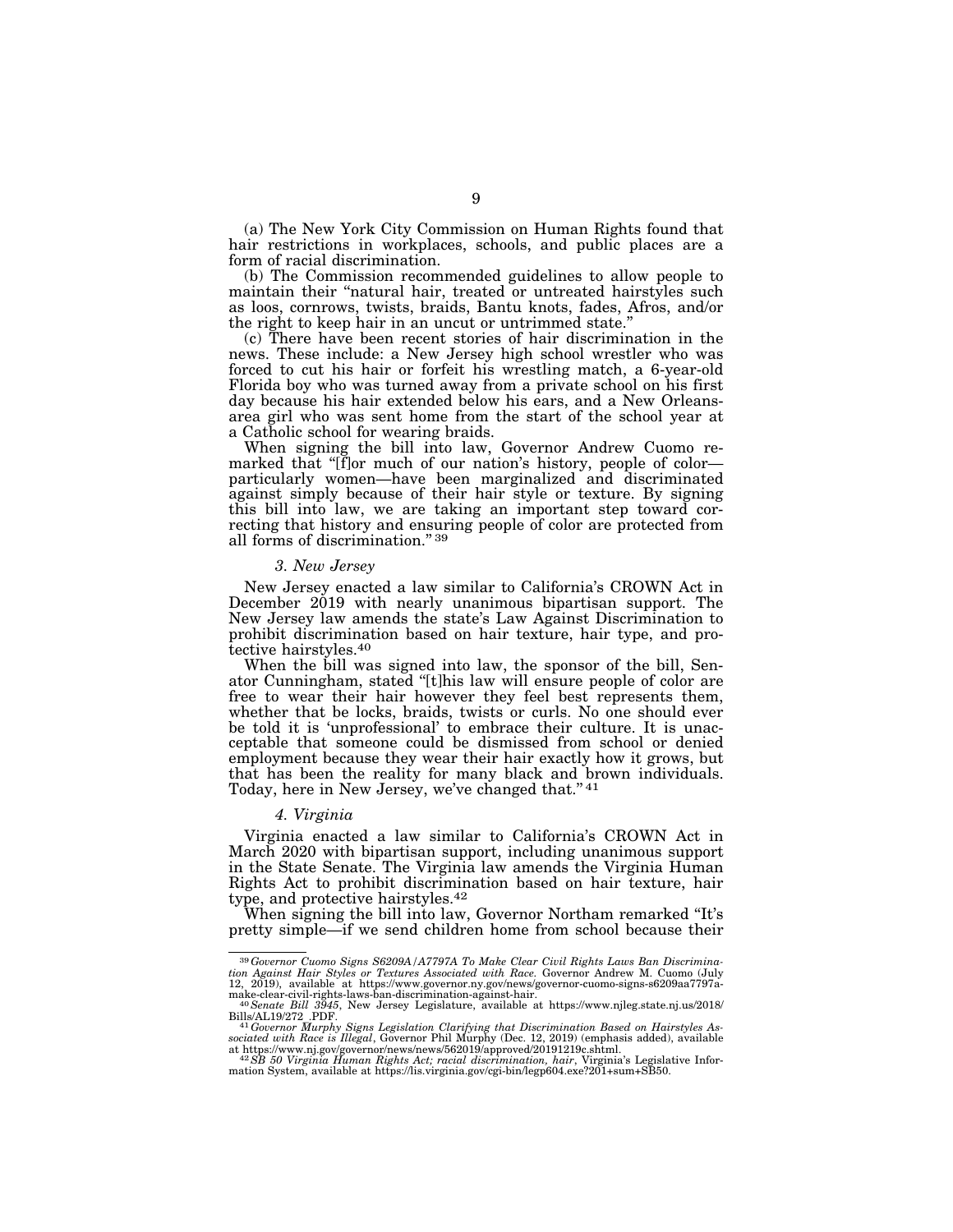hair looks a certain way, or otherwise ban certain hairstyles associated with a particular race—that is discrimination. This is not only unacceptable and wrong, it is not what we stand for in Virginia. This bill will make our Commonwealth more equitable and welcoming for all." 43

# *5. Colorado*

Colorado enacted a law similar to California's CROWN Act in March 2020 with bipartisan support. The Colorado law amends numerous laws with nondiscrimination provisions to prohibit discrimination based on hair texture, hair type, and protective hairstyles.44 The legislature made several key findings.<sup>45</sup> These included:

(a) Society has used hair, in conjunction with skin color, to classify people on the basis of race throughout U.S. history.

(b) Hair, like skin color, serves as a basis of race discrimination. (c) Racial discrimination can and does occur because of racial biases and stereotypes associated with hair.

(d) People of African descent are routinely deprived of education and employment opportunities because they wear their hair in natural or protective styles.

(e) Racial discrimination is reflected in policies and practices in schools and workplaces that prohibit natural or protected hairstyles common among people of African descent, as well as Jewish, Latinx, and Native American people.

(f) Colorado should acknowledge that people who have hair textures or styles that are associated with people of African, Jewish, Latinx, or Native American descent suffer harmful discrimination in various contexts because of racial stereotypes and bias.

(g) A clear and comprehensive law is needed to address the deprivation of opportunities, including in educational and employment settings, on the basis of hair textures, types, and protective styles commonly associated with certain races.

(h) Clear, consistent, and enforceable legal standards are necessary to provide remedies to address race discrimination on the basis of hair texture, type and protective hair styles in numerous contexts.

(i) It is necessary to prevent decisions, practices, and policies in educational, employment and other settings resulting from negative racial biases and stereotypes,

(j) The state must enforce its antidiscrimination laws to secure equal opportunities regardless of race and protect against racial discrimination based on hair texture, type, and protective styles.

(k) The state must prohibit and provide recourse for those who are discriminated against on the basis of race because of their hair texture, hair type, or protective style.

#### *6. Washington*

Washington enacted a law similar to California's CROWN Act in March 2020 with bipartisan support. The Washington law amends

<sup>&</sup>lt;sup>43</sup> Autumn Childress, *Gov. Northam signs bill to ban hair discrimination in Virginia*, WHSV (Mar. 4, 2020) available at https://www.whsv.com/content/news/Gov-Northam-signs-bill-to-ban-hair-discrimination-in-Virginia-568

 $^{44}HB$ 20–1048, Colorado General Assembly, available at https://leg.colorado.gov/bills/hb20-1048.  $^{45}Id.$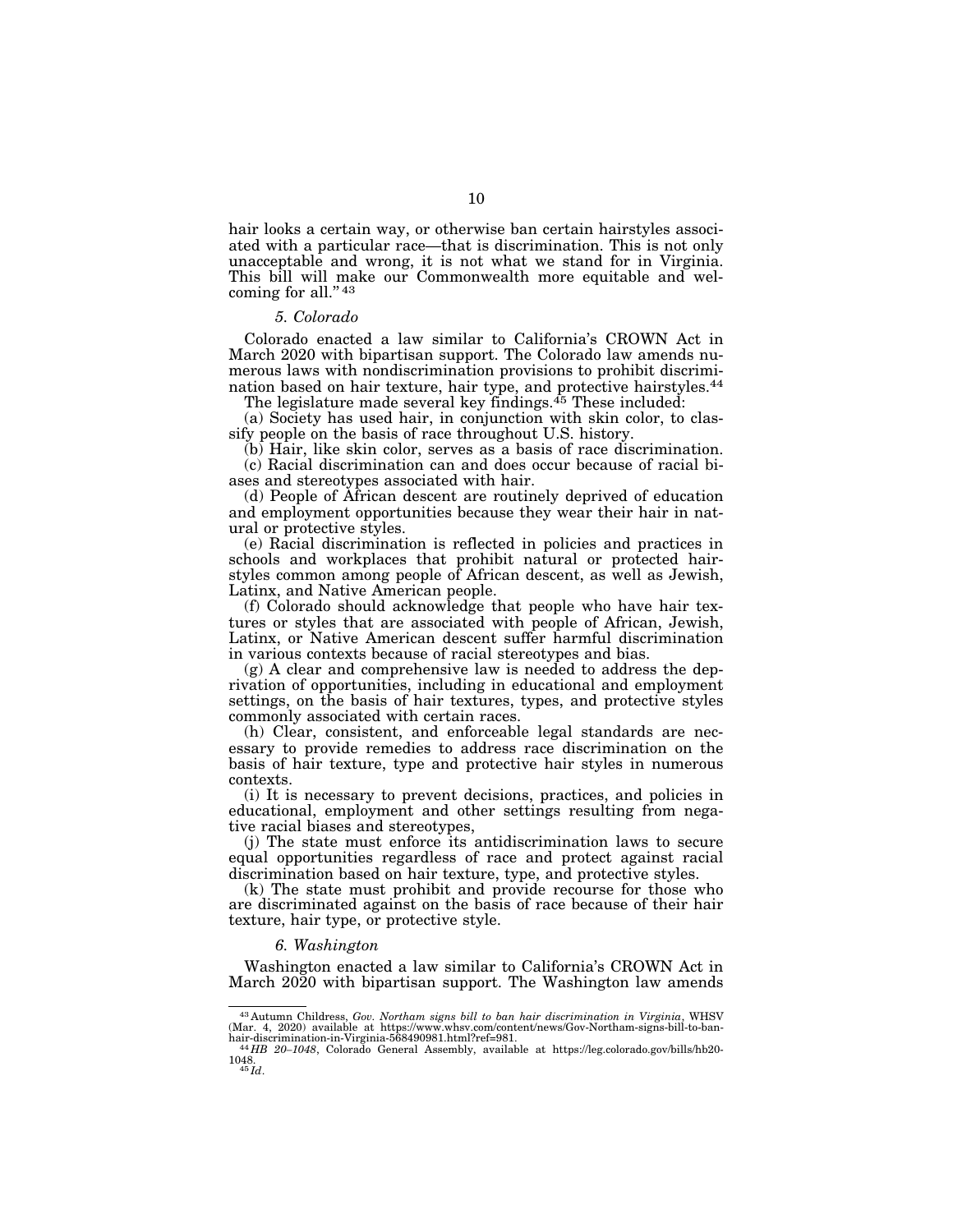the state's nondiscrimination protections to prohibit discrimination based on hair texture and protective hairstyles.46

In response to the bill being signed into law, lead sponsor Rep. Melanie Morgan stated ''Black women should not be barred from success because of the way we wear our hair. The way we choose to style our hair is culturally meaningful, and it has no impact on our abilities to show up professionally, hygienically, and naturally at work and school. We are sending a message to our children, You are heautiful just the way you are.<sup>747</sup> are beautiful just the way you are. $\frac{1}{2}$ 

# *7. Maryland*

Maryland enacted a law similar to California's CROWN Act in May 2020 with nearly unanimous bipartisan support. The Maryland law amends existing law to prohibit discrimination based on hair texture, Afro hairstyles, and protective hairstyles.<sup>48</sup>

Delegate Stephanie Smith, who sponsored the bill in the General Assembly told the Washington Post ''To require people to pretty much alter chemically or in some type of extreme way how their hair grows out of the head seems to me so beyond intrusive. In the 21st century, it shouldn't be necessary to make those kind of accommodations so someone can see you as a human or as a professional." 49

#### II. NEED FOR THE LEGISLATION

While state laws provide some measure of protection against discrimination on the basis of hair texture or hairstyles commonly associated with a particular race or national origin, such protections are incomplete and leave many minorities, especially Black Americans, vulnerable to discrimination. In addition, recent court rulings have found that existing civil rights laws do not prohibit discrimination based on hair texture or hairstyle. Clear and explicit nondiscrimination protections on the basis of hair texture or hairstyles commonly associated with a particular race or national origin are therefore necessary to ensure minorities, especially Black Americans, are protected from this form of insidious discrimination.

According to a 2019 study conducted by the JOY Collective (CROWN Act Coalition, Dove/Unilever, National Urban League, Color of Change) [hereinafter ''CROWN Study''], Black people are ''disproportionately burdened by policies and practices in public places, including the workplace, that target, profile, or single them out for their natural hair styles—referring to the texture of hair that is not permed, dyed, relaxed, or chemically altered."<sup>50</sup> The CROWN Study found that Black women's hair is ''more policed in the workplace, thereby contributing to a climate of group control in the company culture and perceived professional barriers'' compared

 $^{46}HB$  260—2019–20, Concerning Hair Discrimination, Washington State Legislature, available at https://app.leg.wa.gov/billsummary?BillNumber=2602&Initiative=false&Year=2019.<br>  $^{47}Governor signal$  signs  $Morgan bily$  to prohibit hair dis

signs-morgan-bill-to-prohibit-hair-discrimination/. 48*SB 531*, Maryland General Assembly, available at http://mgaleg.maryland.gov/mgawebsite/

Legislation/Details/sb0531?ys=2020RS.<br><sup>49</sup> Ovetta Wiggins, *States are banning discrimination against black hairstyles. For some law-<br>makers, it's personal. Wash. Post (Mar. 16, 2020) available at https://www.washingtonpos* 11ea-b014-4fafa866bb81\_story.html. 50 JOY Collective, *C.R.O.W.N. Research Study*, Unilever PLC (2019), available at https://

www.thecrownact.com/research.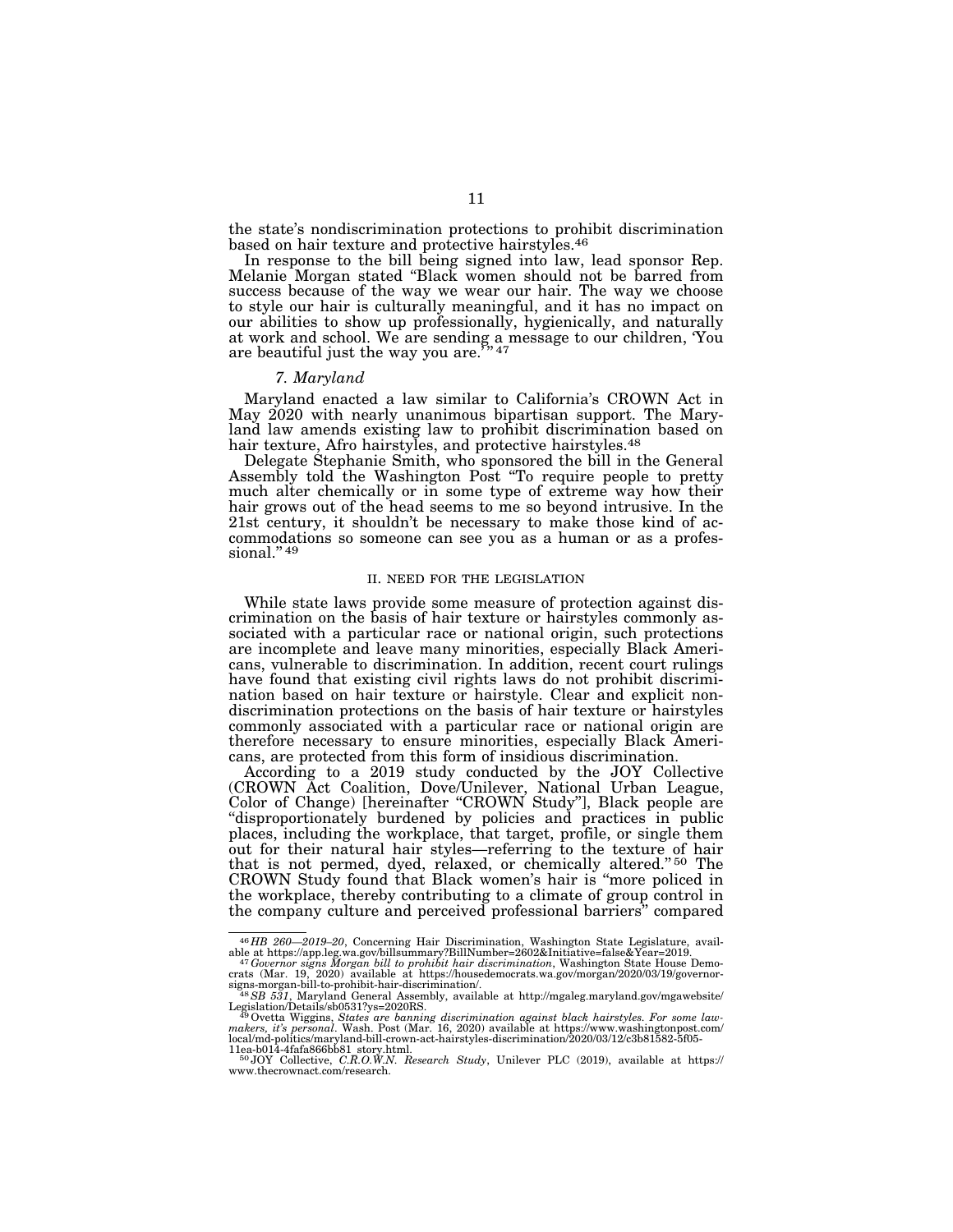to non-Black women. The study also found that ''Black women are more likely to have received formal grooming policies in the workplace, and to believe that there is a dissonance from her hair and other race's hair'' and that ''Black women's hairstyles were consistently rated lower or 'less ready' for job performance."<sup>51</sup> Among the study's other findings are that 80 percent of Black women believed that they had to change their hair from its natural state to ''fit in at the office,'' that they were 83 percent more likely to be judged harshly because of their looks, that they were 1.5 times more likely to be sent home from the workplace because of their hair, and that they were 3.4 times more likely to be perceived as unprofessional compared to non-African-American women.52

While the CROWN Study illustrates the prevalence of hair discrimination, numerous stories across the country put names and faces to the people behind those numbers. For example, in 2017, a Banana Republic employee was told by a manager that she was violating the company's dress code because her box braids were too "urban" and "unkempt."<sup>53</sup> A year later, in 2018, Andrew Johnson, a New Jersey high school student, was forced by a white referee to either have his dreadlocks cut or forfeit a wrestling match, leading him to have his hair cut in public by an athletic trainer immediately before the match.54 That same year, an 11-year-old Black girl in Louisiana was asked to leave class at a private Roman Catholic school near New Orleans because her braided hair extensions violated the school's policies.<sup>55</sup> The next year, two African-American men in Texas alleged being denied employment by Six Flags because of their hairstyles—one had long braids and the other had dreadlocks.56 And earlier this year, there were news reports of a Texas student who would not be allowed to walk at graduation because his dreadlocks were too long.<sup>57</sup> There have been several high-profile news reports of Black students forced to change their natural hair, or having been turned away from schools because of their hair.58 In California, school officials in the Fresno area have sent Black students home because of curls and shaved heads.59 Unfortunately, these are just a few of the many cases of

<sup>51</sup> *Id*. 52 *Id*. 53Lindsay Schallon, *Employers Have Policed Black Hair for Decades. These Four Women Have Had Enough*, Glamour (Aug. 13, 2019), available at https://www.glamour.com/story/hair-dis-

crimination-woty-all-year.<br><sup>54</sup> Jacob Bogage, Eli Rosenberg and Alex Horton, *A white referee told a high school wrestler*<br>to cut his dreadlocks or forfeit. He took the cut., WASH POST (Dec. 22, 2018), available at https:/ www.washingtonpost.com/sports/2018/12/21/referee-high-school-wrestler-cut-your-dreadlocks-or-

forfeit/. 55 Julia Jacobs and Dan Levin, Black Girl Sent Home From School Over Hair Extensions, N.Y. Times (Aug. 21, 2018) available at https://www.nytimes.com/2018/08/21/us/black-student-exten-

sions-louisiana.html.<br>
<sup>56</sup>Bill Hanna, *Two African-American teens denied jobs at Six Flags Over Texas because of<br>
hairstyles, Fort Worth-Star Telegram (Mar. 29, 2019), available at https://www.star-tele-<br>
gram.com/news/lo* 

index.html.<br>
<sup>58</sup> Janelle Griffith, *When hair breaks rules:* Some black children are getting in trouble for nat-<br>
<sup>58</sup> Janelle Griffith, *When hair breaks rules://www.nbenews.com/news/nbcblk/when-<br>
hair-breaks-rules-some-*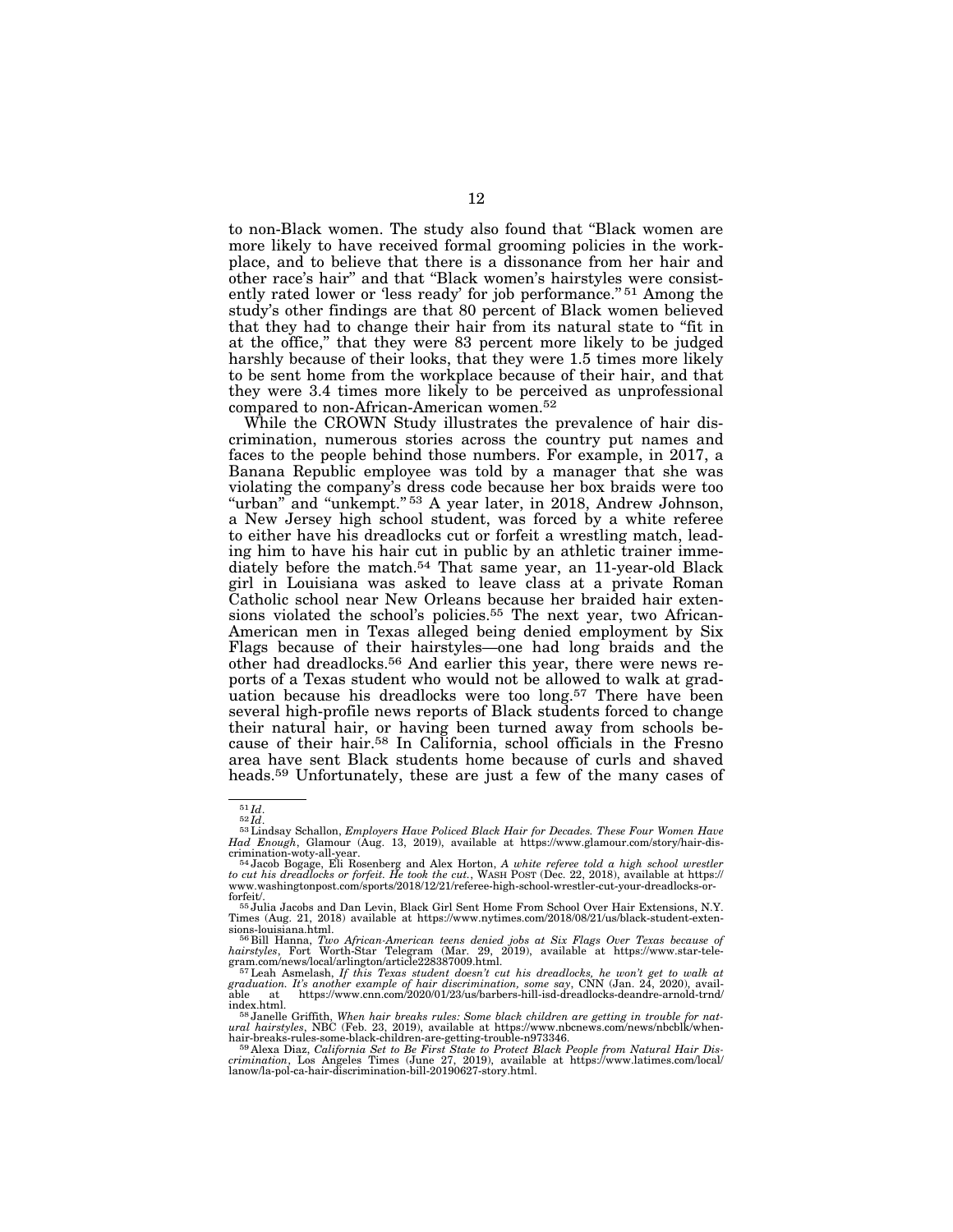hair discrimination against Black workers and students in recent years.

# **Committee Consideration**

On September 15, 2020, the Committee met in open session and ordered the bill, H.R. 5309, favorably reported as an amendment in the nature of a substitute by voice vote, a quorum being present.

### **Committee Votes**

No record votes occurred during the Committee's consideration of H.R. 5309.

# **Committee Oversight Findings**

In compliance with clause  $3(c)(1)$  of rule XIII of the Rules of the House of Representatives, the Committee advises that the findings and recommendations of the Committee, based on oversight activities under clause 2(b)(1) of rule X of the Rules of the House of Representatives, are incorporated in the descriptive portions of this report.

# **New Budget Authority and Tax Expenditures and Congressional Budget Office Cost Estimate**

With respect to the requirements of clause  $3(c)(2)$  of rule XIII of the Rules of the House of Representatives and section 308(a) of the Congressional Budget Act of 1974 and with respect to requirements of clause  $(3)(c)(3)$  of rule XIII of the Rules of the House of Representatives and section 402 of the Congressional Budget Act of 1974, the Committee has requested but not received a cost estimate for this bill from the Director of Congressional Budget Office. The Committee has requested but not received from the Director of the Congressional Budget Office a statement as to whether this bill contains any new budget authority, spending authority, credit authority, or an increase or decrease in revenues or tax expenditures.

# **Duplication of Federal Programs**

No provision of H.R. 5309 establishes or reauthorizes a program of the federal government known to be duplicative of another federal program, a program that was included in any report from the Government Accountability Office to Congress pursuant to section 21 of Public Law 111–139, or a program related to a program identified in the most recent Catalog of Federal Domestic Assistance.

# **Performance Goals and Objectives**

The Committee states that pursuant to clause  $3(c)(4)$  of rule XIII of the Rules of the House of Representatives, H.R. 5309 would explicitly prohibit discrimination on the basis of hair texture or hairstyles commonly associated with a particular race or national origin in areas of the law where discrimination on the basis of race or national origin is already prohibited.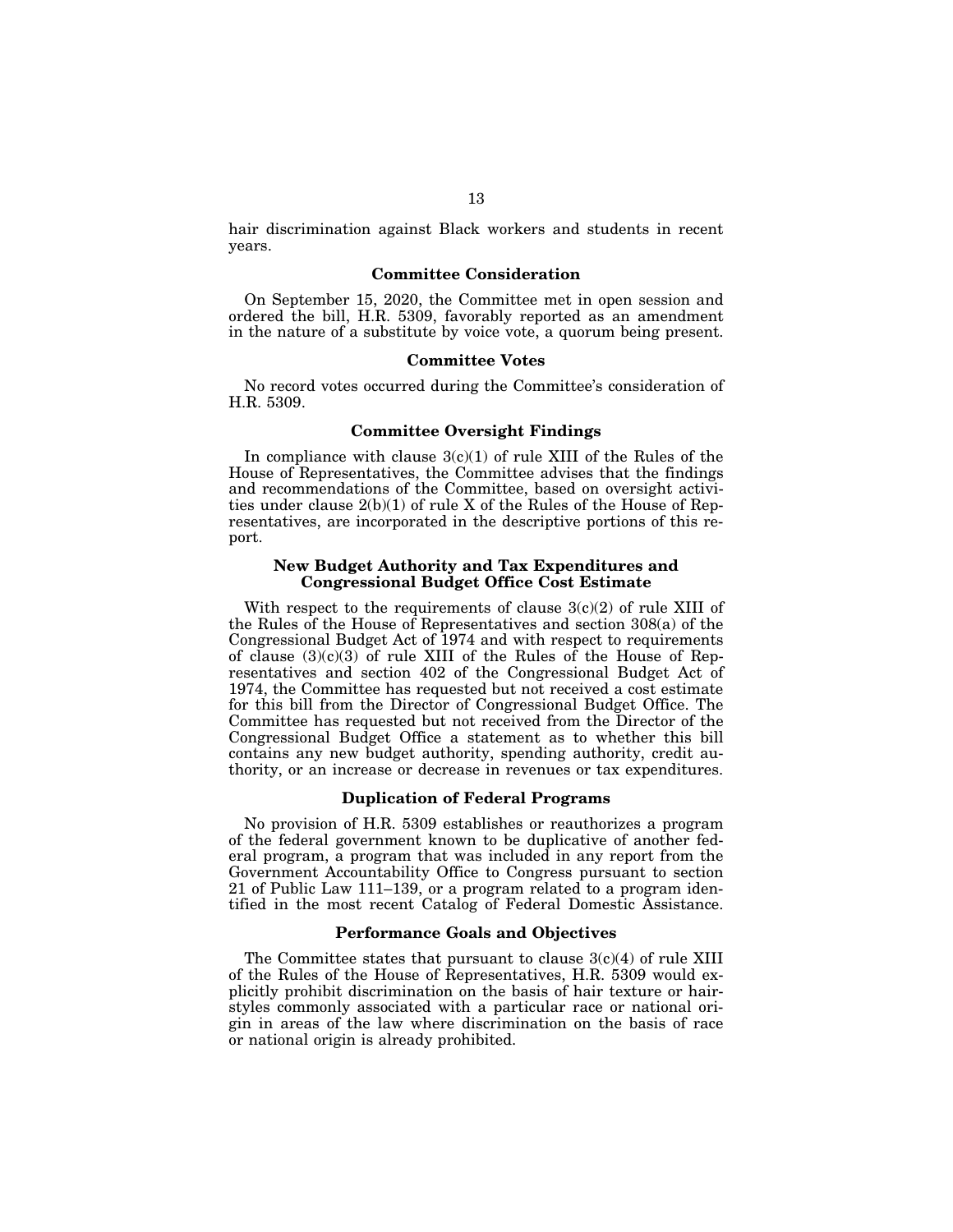# **Advisory on Earmarks**

In accordance with clause 9 of rule XXI of the Rules of the House of Representatives, H.R. 5309 does not contain any congressional earmarks, limited tax benefits, or limited tariff benefits as defined in clause 9(d), 9(e), or 9(f) of rule XXI.

### **Section-by-Section Analysis**

The following discussion describes the bill as reported by the Committee.

*Section 1. Short Title.* Section 1 sets forth the short title of the bill as the ''Creating a Respectful and Open World for Natural Hair Act of 2020'' or the ''CROWN Act of 2020.''

*Section 2. Findings; Sense of Congress; Purpose.* Section 2(a) sets forth various findings in support of the bill, including that while discrimination against people of African descent based on natural or protective hairstyles or texture already constitutes race or national origin discrimination that is prohibited by existing federal civil rights statutes because such traits are commonly associated with race, several federal courts have erroneously interpreted such statutes to exclude discrimination based on hairstyle or hair texture from such existing anti-discrimination protections.

Section 2(b) states that it is the sense of Congress that a federal law protecting against discrimination based on hair textures and hairstyles associated with African Americans or people of African descent is necessary to protect more comprehensively against racial and national origin discrimination.

Section 2(c) sets forth the Act's purpose to ensure that federal civil rights laws prohibiting race and national origin discrimination are applied comprehensively.

*Section 3. Federally Assisted Programs.* Section 3(a) prohibits discrimination in federally funded programs and activities based on an individual's hair texture or hairstyle if it is commonly associated with a particular race or national origin, including "a hairstyle in which hair is tightly coiled or tightly curled, locs, cornrows, twists, braids, Bantu knots, and Afros.''

Section 3(b) provides that Section 3(a) will be enforced as if it was incorporated into Title VI of the Civil Rights Act of 1964, which prohibits discrimination on the basis of race, color, or national origin in federally-funded programs, and that violations of Section 3(a) will be treated as if they were violations of Section 601 of the Civil Rights Act of 1964.

Section 3(c) provides that the term "program or activity" has the same meaning as it does in Section 606 of the Civil Rights Act of 1964 and the terms "race" and "national origin" have the same meanings as they do in Section 601 of the 1964 Act.

*Section 4. Housing programs.* Section 4(a) prohibits discrimination in housing based on an individual's hair texture or hairstyle if it is commonly associated with a particular race or national origin, including ''a hairstyle in which hair is tightly coiled or tightly curled, locs, cornrows, twists, braids, Bantu knots, and Afros.''

Section 4(b) provides that Section 4(a) will be enforced as if it was incorporated into the Fair Housing Act, which prohibits discrimination in housing on the basis of, among other things, race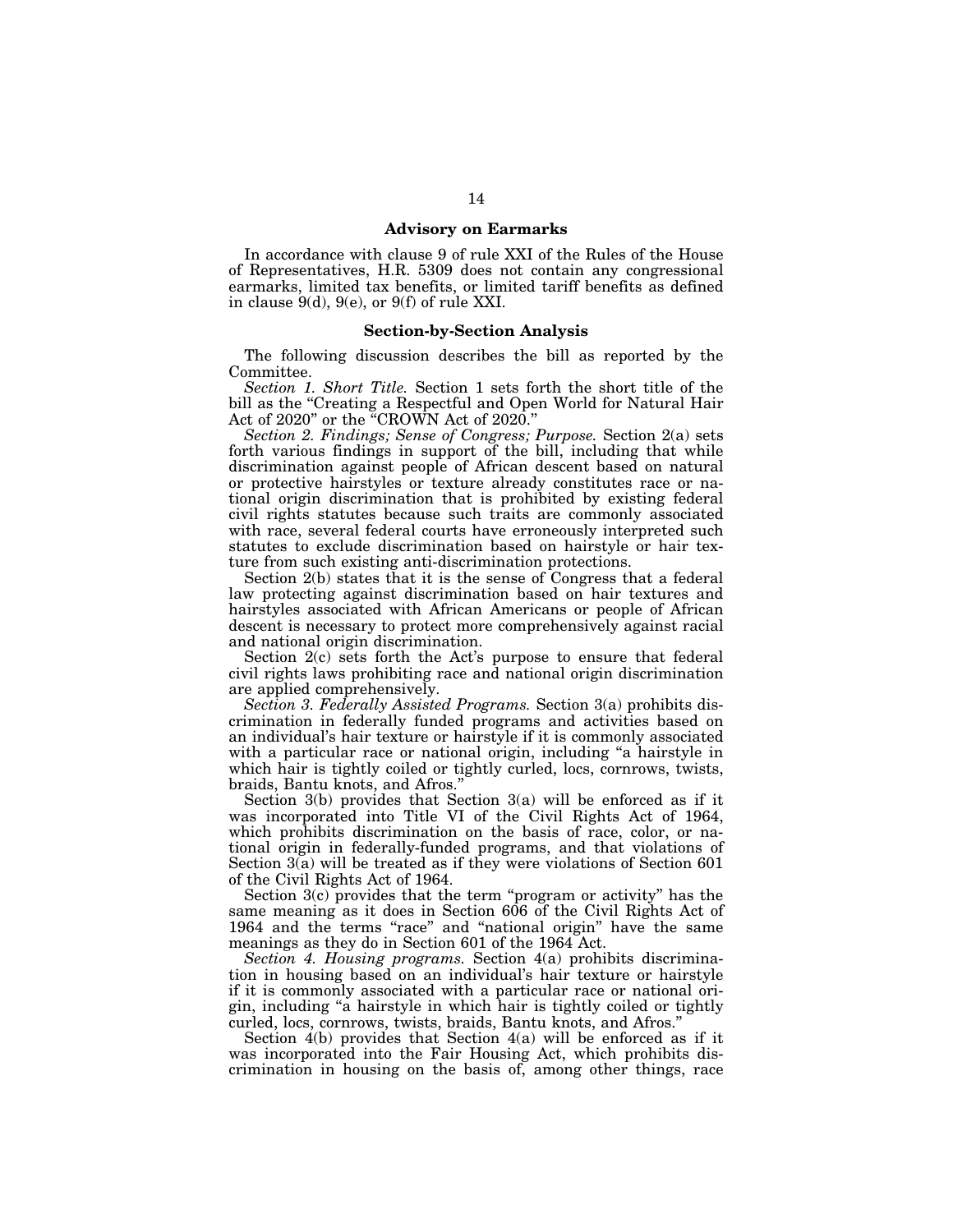and national origin, and that violations of Section 4(a) will be treated as if they were discriminatory housing practices.

Section 4(c) provides that the terms "discriminatory housing practice'' and ''person'' have the same meanings as they do in Section 802 of the Fair Housing Act and ''race'' and ''national origin'' have the same meanings as they do in Section 804 of the Fair Housing Act.

*Section 5. Public Accommodations.* Section 5(a) prohibits discrimination in public accommodations, as prohibited under Sections 201, 202, and 203 of the Civil Rights Act of 1964, based on an individual's hair texture or hairstyle if it is commonly associated with a particular race or national origin, including ''a hairstyle in which hair is tightly coiled or tightly curled, locs, cornrows, twists, braids, Bantu knots, and Afros.''

Section 5(b) provides that Section 5(a) will be enforced as if it was incorporated into Title II of the Civil Rights Act of 1964, which prohibits discrimination or segregation in public accommodations on the basis of, among other things, race and national origin, and that violations of Section 5(b) will be treated as if they were violations of Sections 201, 202, or 203 of the Civil Rights Act of 1964.

Section 5(c) provides that the terms "race" and "national origin" have the same meanings as they do in Section 201 of the Civil Rights Act of 1964.

*Section 6. Employment.* Section 6(a) prohibits discrimination in employment (including by an employer, employment agency, labor organization, or joint labor-management committee controlling apprenticeship or other training or retraining programs, including onthe-job training programs) based on an individual's hair texture or hairstyle if it is commonly associated with a particular race or national origin, including ''a hairstyle in which hair is tightly coiled or tightly curled, locs, cornrows, twists, braids, Bantu knots, and Afros."

Section 6(b) provides that Section 6(a) will be enforced as if it was incorporated into Title VII of the Civil Rights Act of 1964, which prohibits discrimination in employment on the basis of, among other things, race and national origin, and that violations of Section 6(b) will be treated as if they were violations of Sections 703 or 704 of the Civil Rights Act of 1964.

Section 6(c) provides that the terms "race" and "national origin" have the same meanings as they do in Section 701 of the Civil Rights Act of 1964.

*Section 7. Equal Rights Under the Law.* Section 7(a) applies the prohibited practices under Section 1977 of the Revised Statutes (42 U.S.C. 1981) to encompass practices based on an individual's hair texture or hairstyle if it is commonly associated with a particular race or national origin, including ''a hairstyle in which hair is tightly coiled or tightly curled, locs, cornrows, twists, braids, Bantu knots, and Afros.'' Section 1977 of the Revised Statutes provides that all people within the jurisdiction of the United States will have the same rights as white citizens to "make and enforce contracts, to sue, be parties, give evidence, and to the full and equal benefit of all laws and proceedings for the security of persons and property . . . and shall be subject to like punishment, pains, penalties, taxes, licenses, and exactions of every kind, and to no other.''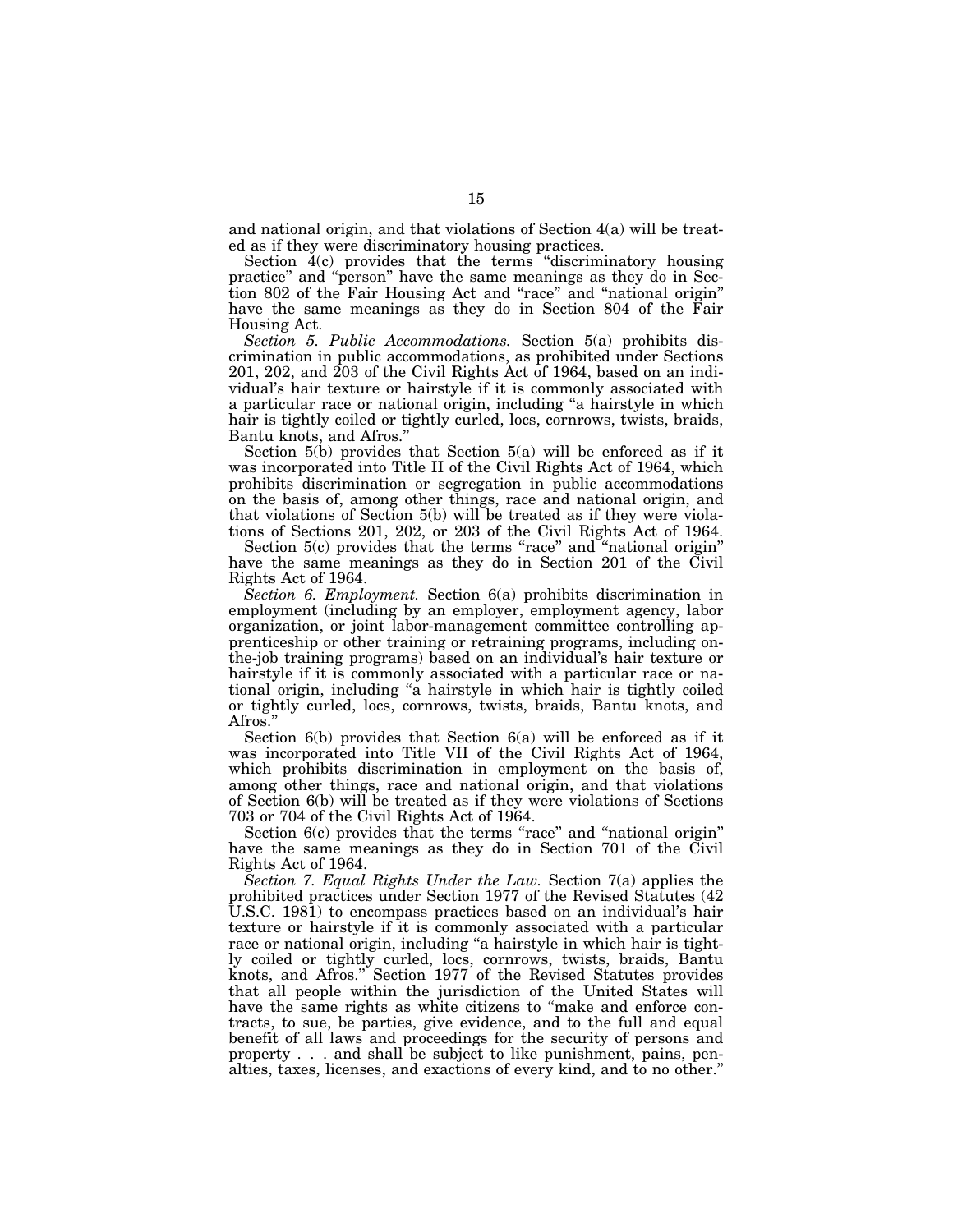Section 7(b) provides that Section 7(a) will be enforced as if it was incorporated into Section 1977 of the Revised Statutes and that violations of Section 7(b) will be treated as if they were violations of Section 1977 of the Revised Statutes.

*Section 8. Rule of Construction.* Section 8 provides a rule of construction that the act shall not be construed to limit the definitions of race or national origin under the Civil Rights Act of 1964, the Fair Housing Act, or Section 1977 of the Revised Statutes.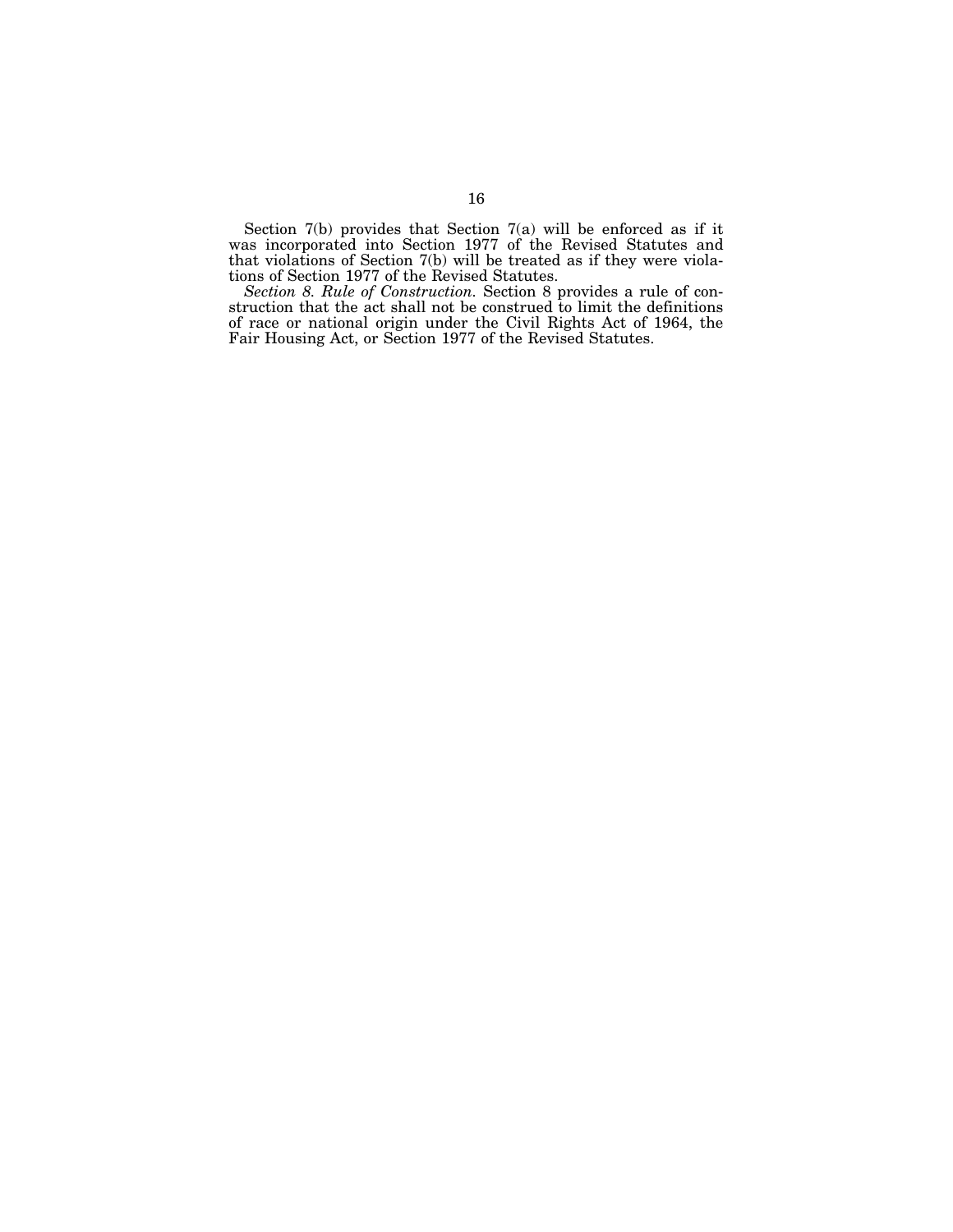#### **Minority Views**

In the precious few legislative days remaining in this Congress, the Committee on the Judiciary would be better served by focusing on matters of pressing national concern. There has been violent unrest for weeks in Democrat-run cities and urban centers across the country, including looting, rioting, destruction of public and private property, and attacks on law enforcement officers. These serious issues are squarely within the jurisdiction of the Committee, and it is incumbent upon the Committee to address them. Instead, the Committee's Democrat majority has decided to act upon H.R. 5309, a bill that would prohibit conduct that is already illegal under Federal law.

Using a pretextual reason as cover for undertaking an action prohibited by Federal civil rights law is nonetheless a violation of Federal civil rights law.1 In *Oncale* v. *Sundowner Offshore Services, Inc.,* in an opinion authored by the late Justice Scalia, the Supreme Court explained that ''statutory prohibitions often go beyond the principal evil to cover reasonably comparable evils."<sup>2</sup> The Civil Rights Act and other Federal civil rights statutes prohibit the discrimination on the basis of race, color, or national origin in public accommodations,<sup>3</sup> public facilities,<sup>4</sup> public education,<sup>5</sup> federally funded programs,<sup>6</sup> housing,<sup>7</sup> employment,<sup>8</sup> and other aspects of our daily lives. While the contours of these laws vary, their primary intent is simple and consistent: disparate treatment of one individual when compared to another cannot be based on race, color, or national origin.9

However, a race-neutral policy is not disparate treatment simply because it is applied to a member of a protected class.10 Courts have long recognized that neutral policies may legitimately require members of protected classes to take meet certain appearance standards, such as when hair would impede the use of a job-critical tool like a respirator.<sup>11</sup> H.R. 5309 asserts that "society has used (in conjunction with skin color) hair texture and hairstyle to classify individuals on the basis of race'' and that ''[r]acial and national origin discrimination can and do occur because of longstanding racial

<sup>1</sup>*See, e.g.,* McDonnel Douglas Corp. v. Green, 411 U.S. 792, 805 (1973) (''Title VII does not . . . permit petition to use respondent's conduct as a pretext for the sort of discrimination pro-<br>hibited by § 703(a)(1).'').<br><sup>2</sup> Oncale v. Sundowner Offshore Servs., Inc., 523 U.S. 75, 79–80 (1998).

<sup>&</sup>lt;sup>3</sup> See 42 U.S.C. § 2000a et seq.<br>  $^4$  See 42 U.S.C. § 2000b et seq.<br>  $^5$  See 42 U.S.C. § 2000b et seq.<br>  $^6$  See 42 U.S.C. § 2000d et seq.<br>  $^7$  See 42 U.S.C. § 2000e et seq.<br>  $^7$  See 42 U.S.C. § 2000e et seq.<br>  $^8$  S